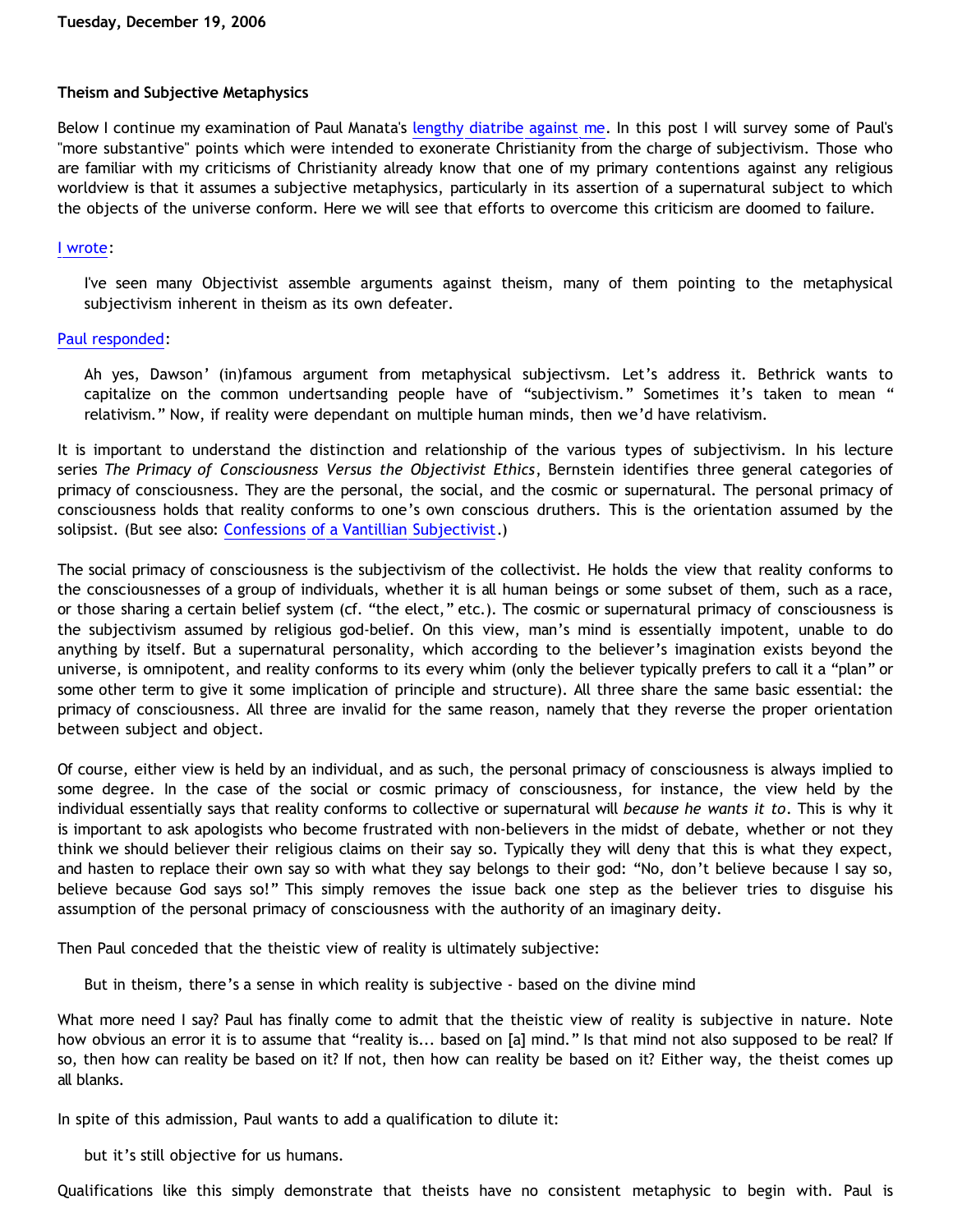essentially saying that reality is both subjective and objective, as if the orientation between subject and object could be redirected by the flipping of a switch, or as if one could strike a compromise between the two and integrate them into a non-contradictory worldview. The problem is that the assumption that the orientation between subject and object can be redirected at will itself reduces to subjectivism, and that subjective and objective metaphysics cannot be integrated without contradiction. What happens when one tries to mix food with poison? One can still swallow it, but it will no longer be fit for human life.

According to theism (as Paul has clearly admitted), reality is ultimately subjective, and that's all there is to say. It's not "objective" for anyone, for everything must ultimately conform to the dictates of a consciousness. Theistic creationism essentially teaches that the universe came into being as a result of supernatural wishing. You cannot get any more subjective than this. Any "objectivity" that the theist wants to claim, is borrowed from a rival worldview, one which holds diametrically opposite foundations and principles. And even within the Christian worldview, to whatever extent it might ostensibly seem to "make sense" to claim objectivity in regard to some method or assessment, it is always subject to being overturned by the whims of the ruling consciousness. Every believer can be made a liar by the turn of the deity's tail. Objectivity simply does not apply, for the preconditions of objectivity simply do not exist in such a universe. In theism, reality is comparable to silly putty: ever-pliant, conforming to whatever shape is desired. We should not forget the implications that metaphysical subjectivism has in epistemology. Knowledge on such a view ultimately reduces to sheer imagination. That is why tokens such as faith, prayer, belief unto salvation, et al., are so common in religious worldviews. They follow naturally from the subjective metaphysics of religious doctrines.

## Paul writes:

There are some respects which reality is the product of human consciousness. For example, Dawson's mind causes blog posts to appear in the world.

This is so wrong-headed it's childish. My consciousness does not cause blog posts to appear in the world. My physical actions do. Without a functioning computer hooked up to the internet and without my fingers busily typing away and pointing and clicking hyperlinks, etc., I would not be able to post even one word on my blog. My mind does not put the blog on the internet, my actions, along with the electronic mechanics of my computer and www.blogger.com, do.

Just last week I was editing a post on blogger.com when a storm outside caused the power to fail temporarily. I lost the edits that I had been making. My wishing was not sufficient to prevent this, nor was my wishing able to restore those edits once the power came back on. If my consciousness causes posts to appear in the world, my wishing should have been sufficient to do all this. But reality does not conform to consciousness. On the contrary, to get the job done, I had to start over, physically going through each paragraph again to review what was written and make any edits that needed to be made.

## Paul writes:

The meaning of these posts is dependant upon consciousness. No consciousness, no meaning. If meaning is real, then it is subject to the primacy of consciousness. If it's not real, then Bethrick lives in a relativistic universe. We make up our own meaning and there is no meaning that is the meaning.

This is quite convoluted. Meaning is the domain of concepts, and concepts are formed from objective inputs according to an objective method. Concepts are not formed by consciousness in an input-free void, without the benefit of objects which supply them with content. On the contrary, concepts are informed by the data we gather from the objects of our awareness. Consequently the meaning of any post is dependent on the subject-object relationship. This is why the principle of objectivity (i.e., *object* primacy) is so important. Without it, meaning would not be possible. Objectivity is the principle application of the primacy of existence metaphysics to knowledge and the choices we make. So contrary to what Paul insinuates, if meaning is real, it must depend on the primacy of existence orientation in the subject-object relationship. If consciousness did not have an object to consider and use as a guide for knowledge, there could be no meaning. Meaningfulness is not possible without both a subject *and an object*. In a theistic realm, meaning is ultimately subject to an invisible magic being's whims: its wants are the only standard, the only guide, the only criterion which generates and informs any meaning, to the degree that meaning is even possible at that point. This is quite ironic, for many Christian apologists often make the topic of "meaning" a debating point, insisting that there would be no meaning whatsoever if their invisible magic being did not exist. Ravi Zacharias, for instance, asserts that

In a world without God there is no essential meaning or sanctity to humanity. ([No Meaning from Matter\)](http://www.rzim.org/slice/slicetran.php?sliceid=83)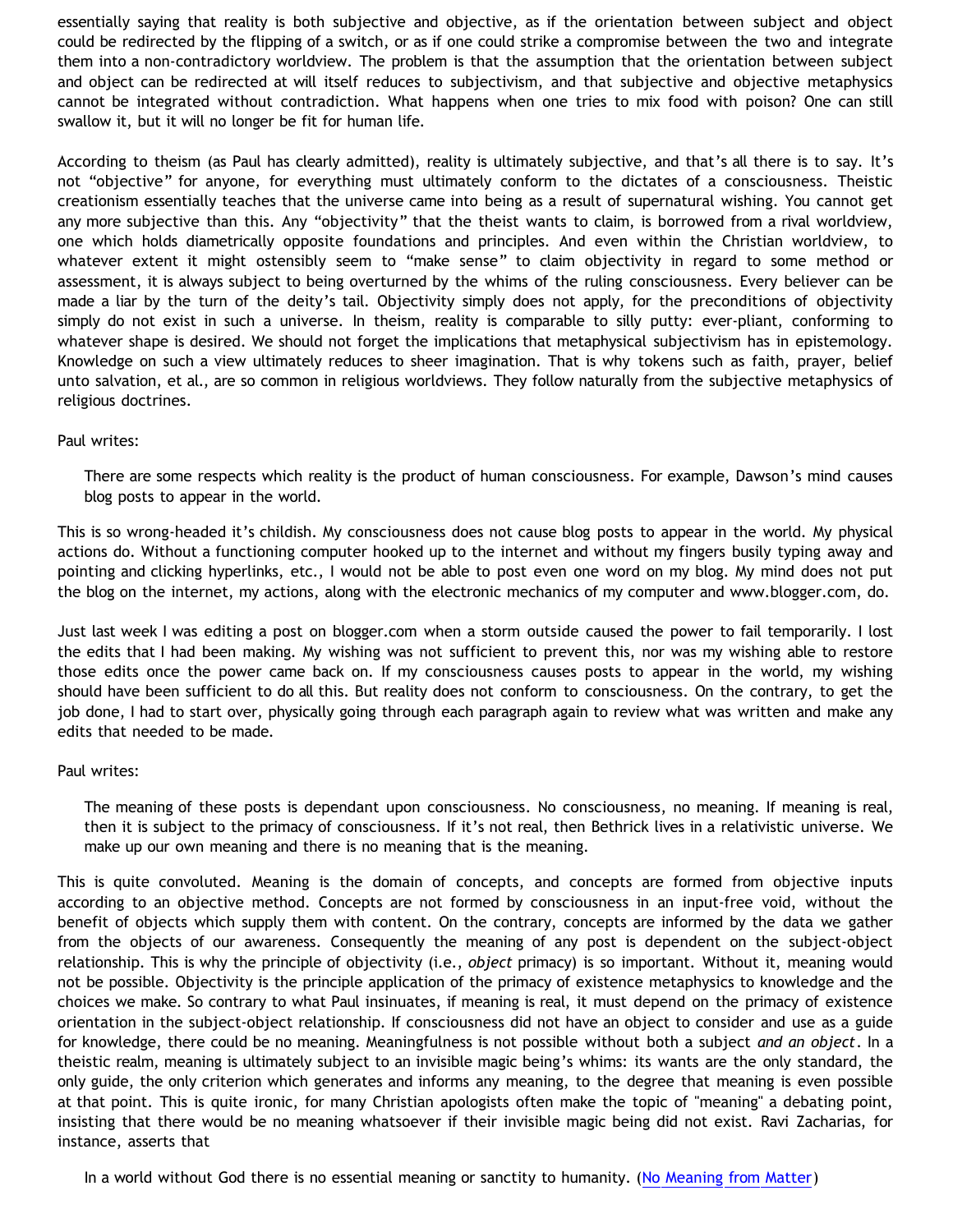Unfortunately for the theist, he cannot say that the meaning that his god allegedly creates is objective in character, for the objects on which it would base any meaning would themselves be meaningless creations. Granting the Christian mythology for argument's sake, the objects that the Christian god creates would be merely empty vessels whose identity would be assigned according to its pleasure (cf. Ps. 115:3) and revisable at will (cf. doctrine of miracles). Van Til confirms this explicitly:

According to the doctrine of the Reformed faith all the facts of nature and of history are what they are, do what they do and undergo what they undergo, in accord with the one comprehensive counsel of God. All that may be known by man is already known by God. And it is already known by God because it is controlled by God." (*The Protestant Doctrine of Scripture*, p. 57; quoted in Bahnsen, *Van Til's Apologetic: Readings & Analysis*, p. 106)

So the things that the theist would claim as objects of his god's awareness, would not be objects as we know them. In the non-cartoon universe of atheism, the objects of our consciousness are what they are independent of consciousness, and the task of consciousness is to perceive them and identify their nature. But in the cartoon universe of theism, the objects of the Christian god's consciousness could not be said to be what they are independent of consciousness. Its consciousness creates its objects and assigns their nature by divine fiat (cf. Van Til, *The Defense of the Faith*, p. 26). So there is no objectivity in the theistic worldview after all. All is subjective whim, all is arbitrary. Indeed, to call theism arbitrary is a redundancy.

#### Paul wrote:

The Christian position is that an eternally existing and conscious God creates everything distinct from him (including you, the universe, and me).

This reduces to the fallacy of pure self-reference. For details, see [here](http://www.geocities.com/Athens/Sparta/1019/LTYA/LTYA06.htm). Some apologists have suggested that the only way around this criticism is to compromise the doctrine of divine simplicity by asserting that the Christian god has "parts" which can serve as objects of its consciousness. Thus to overcome a fallacy, an arbitrary worldview will have to double cross some of its stated positions.

#### Paul wrote:

Note that this position entails that: [a] some existence is not the result of consciousness (since God does not create himself). Thus, the Christian position is not metaphysical subjectivism, the idea that all existence finds its source in a form of consciousness. [b] Our consciousness is a result of existence (God's existence), thus satisfying the central impulse of metaphysical objectivism.

Notice that Paul is trying (again!) to make Christianity square with the primacy of existence principle, while earlier [he](http://bahnsenburner.blogspot.com/2006/12/axioms-and-primacy-of-existence.html) [argued](http://bahnsenburner.blogspot.com/2006/12/axioms-and-primacy-of-existence.html) that it has no basis. Why would he now try to make his position cohere with something he earlier indicated to be baseless? At any rate, [a] simply concedes the whole shebang to Objectivism, for it acknowledges the inescapability of the primacy of existence. But [a] is not sufficient to rid a position of its metaphysical subjectivism. The metaphysical subjectivism is still there. According to Christianity, it's here with us, in the universe of finite objects, the created reality made of pliant silly putty, the cartoon universe in which "God controls whatsoever comes to pass." Christianity teaches that the whole universe was created by an act of divine will, i.e., that the entire universe finds its source in a form of consciousness, and that all the objects therein conform to its intentions. This teaching grants metaphysical primacy to the subject over its objects, and is thus sufficient to convict Christianity of metaphysical subjectivism. Contrary to what Paul insinuates here, a position does not need to affirm that "*all* existence finds its source in a form of consciousness" to commit itself to metaphysical subjectivism. A little leaven leaveneth the whole lump. The issue is the orientation between a subject and its objects. The assertion that any external object directly depends on and/or conforms to the will of a consciousness for its existence and or nature entails metaphysical subjectivism. This is all over Christianity. It can be found in Christian ontology (e.g., " creationism," "miracles," etc.), epistemology (e.g., faith in revelations), morality (e.g., divine commandments, pietism, self-denial and self-sacrifice, etc.), social theory (e.g., Christian collectivism, the "body of Christ," etc.).

[b] gives Christian teachings the short shrift by downplaying the divine sovereignty of the Christian god. The objects that the Christian god are not, according to Christian teaching, a result of merely the existence of said god, as if their creation were automatic, unintentional or accidental. Rather, Christianity holds that they are a deliberate result of its will, i.e., its conscious activity.

God's 'thought content' actively makes these things so (i.e., actively makes the truth). (Bahnsen, *Van Til's Apologetic: Readings & Analysis*, p. 227n.152).

Accordingly, the Christian god wishes, and POOF! Whatever it wishes magically comes to pass. Then to make matters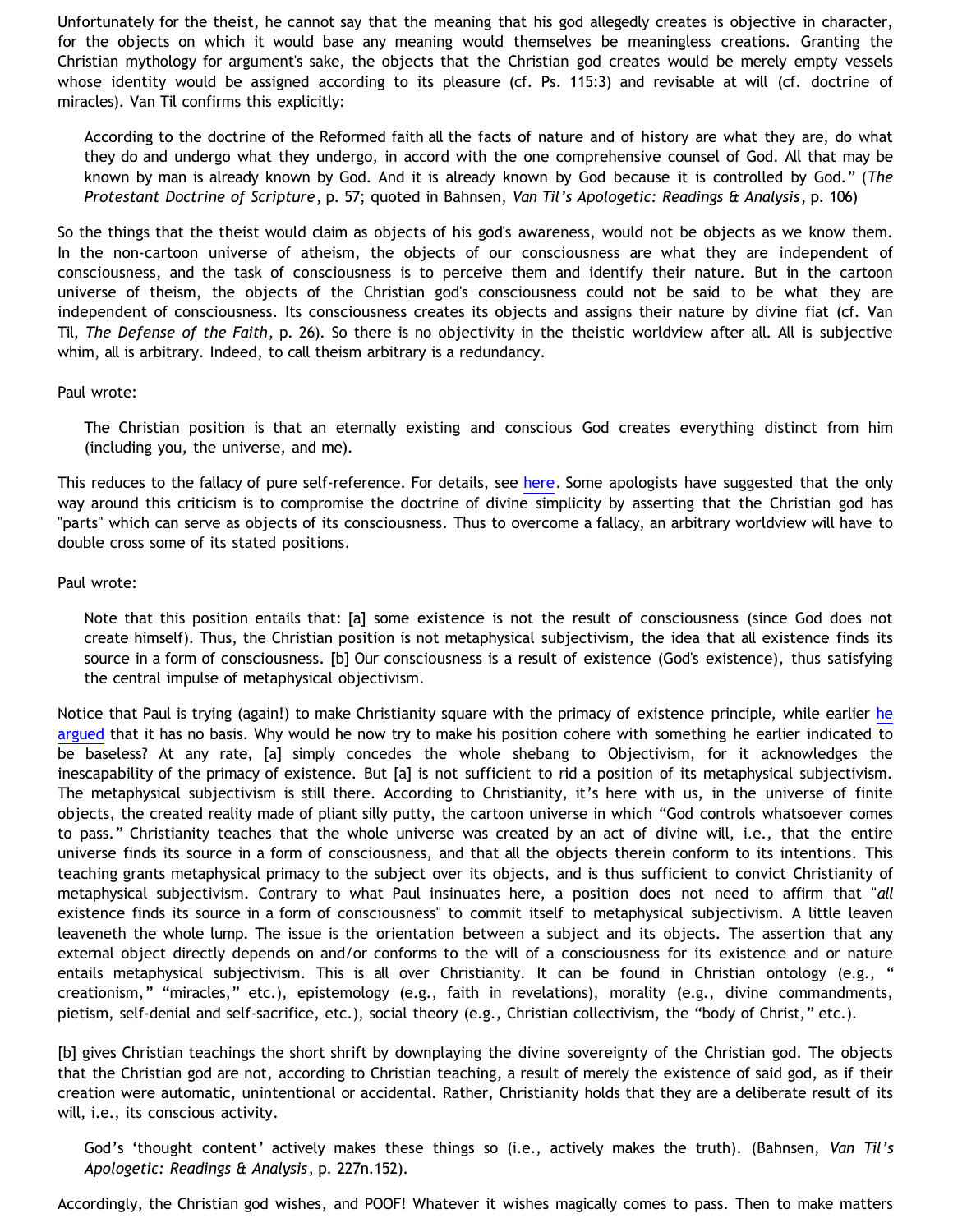even worse, once the Christian god got around to creating human beings, Christianity's doctrines can only mean that they are *puppets*, like characters in a cartoon, since "God controls whatsoever comes to pass." This same god

controls all events and outcomes (even those that come about by human choice and activity) and is far more capable and powerful than modern machines. (*Van Til's Apologetic*, p. 489n.43)

So [b] takes for granted something that is not logically compatible with Christian teaching, namely the assumption that human beings are actually conscious. On the contrary, according to what Christianity teaches, human beings are nothing more than mere puppets dangling on a string and being moved about to and fro according to an all-sovereign plan instigated by an all-sovereign invisible magic being long before they even existed. Puppets are not alive. They are not conscious organisms. Ironically, given its commitment to sheer determinism (which follows naturally from the primacy of consciousness metaphysics), Christianity's view of man cannot break past the gravitational pull of mere Hobbesian mechanism.

Additionally, [b] would also imply:

1) a lack of consistent metaphysics (Paul wants to flip-flop back and forth between the subjective and the objective orientation),

2) the inability of the Christian god serving as the standard of man's knowledge - for man's standard needs to be consistent with the nature of his consciousness and the orientation it has with its objects (see [here\)](http://bahnsenburner.blogspot.com/2006/12/axioms-and-primacy-of-existence.html), and

3) fatal implications for the notion that man was created in the image of this god viz. rationality, for man's rationality is premised on the primacy of existence, while the Christian god enjoys the primacy of consciousness.

Needless to say, Paul's defenses are falling down pretty hard.Let's see what else he said.

Paul wrote:

Since Christianity does not claim that all existence is the result of consciousness - because God doesn't create Himself, He's not a "result" - then Christianity claims that some existence is the result of consciousness.

If the Christian god did not create itself, then its nature is not something it ever intended. Its nature is a mere cosmic accident, a fluke, a product of chance. This is the implication of presuppositionalism's own kind of reasoning:

If the mind of God does not sovereignly determine the relationship of every event to every other event according to His wise plan, then the way things are in the world and what happens there are random and indeterminate.(Bahnsen, *Van Til's Apologetic: Readings & Analysis*, p. 110n.64)

The gist of this kind of reasoning is clear enough: if something is not under the control of the Christian god, then it must be "random and indeterminate." Since, as Paul explicitly states, this same god did not create itself, its existence and the nature it has could not be a "result" of its own intentions. So it's "just by chance" that it is what it is. No overseeing consciousness can be said to have been responsible for ensuring the Christian god's nature is rational or coherent. The Christian doctrine of god falls by presuppositionalism's own sword.

Paul asked:

Now, does Bethrick hold to: (a) all existence is the result of a consciousness; (b) some existence is the result of consciousness, (c) no existence is the result of consciousness?

My view is that there is always a distinction between an object and the cognitive faculty by which one is aware of it. Cognition does not create the objects it perceives, nor does it dictate what their nature is. In other words, my worldview holds that the objects of cognition always hold metaphysical primacy over the subject of cognition. Hence "Objectivism." Christianity, however, gives us the notion of a god, "an isolation of actual characteristics of man combined with the projection of impossible, irrational characteristics which do not arise from reality – such as omnipotence and omniscience." (ITOE, p. 148) This being allegedly possesses a consciousness which has the power to wish entire universes into existence and manipulate the identity of any object it chooses. The result is a blurring between subject and object, a reversal of metaphysical primacy, and a worldview built on stolen concepts and choking in floating abstractions.

Paul writes: